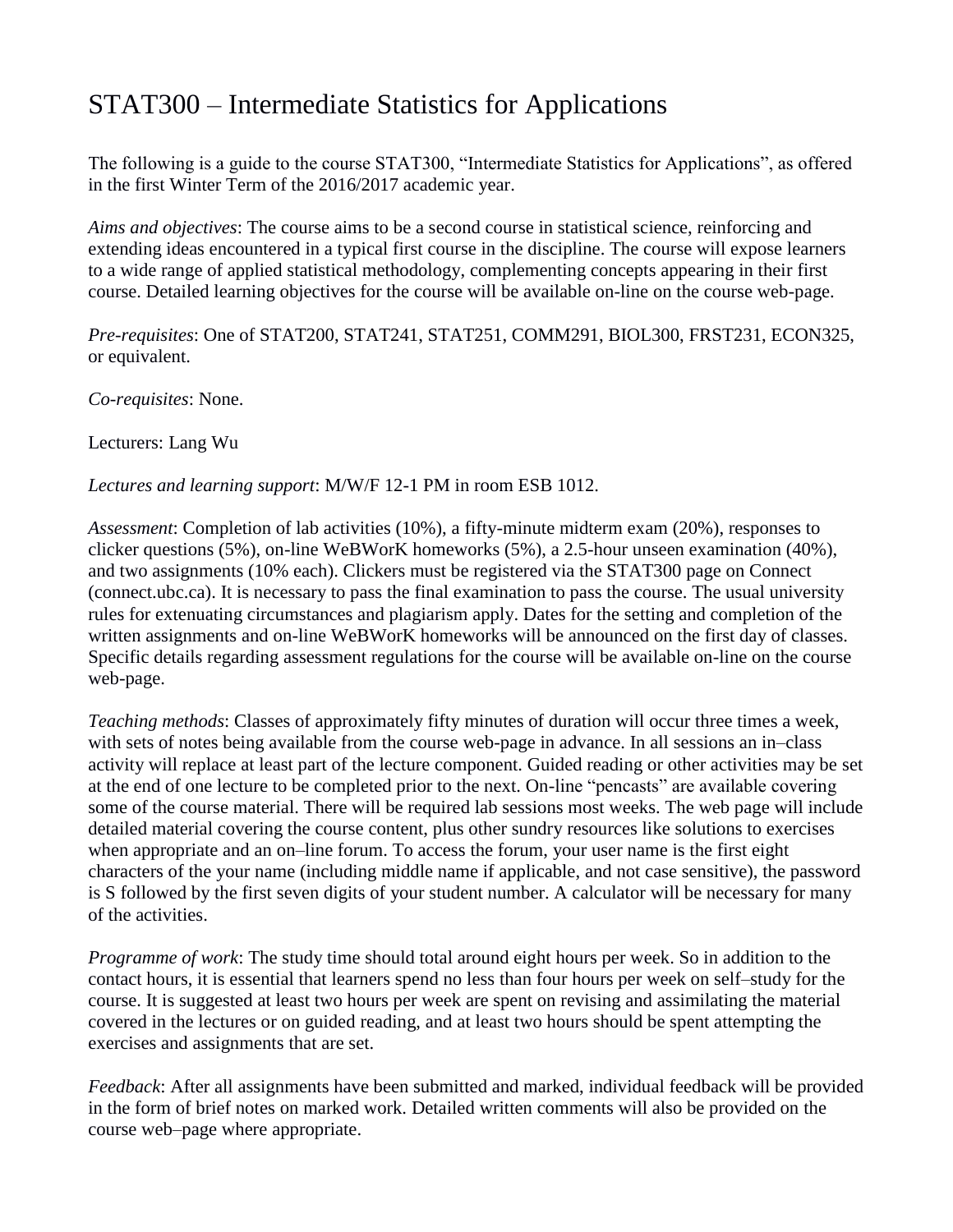*Recommended texts*: There is no core text, but there are numerous books that cover at least some of the material in this course, and it is suggested you try the UBC library stock to find those that suit you. There are few books that aspire to support a second course in Statistics. A good one though is

Ramsey, F.L. and Schafer, D.W. (2002): The Statistical Sleuth: A Course in Methods of Data Analysis (2nd edition). Brookes/Cole.

It is likely that the textbook used for a pre-requisite course will cover some of the material in this course. In particular, later chapters of

Moore, D.S. and McCabe, G.P. (2012): An Introduction to the Practice of Statistics. (7th edition). Freeman.

include content relevant to this course. Similarly other introductory texts are useful in containing parts of the content of the course, such as

- Walpole, R.E, Myers, R.M., Myers, S.L. and Ye, K. (2007): Probability and Statistics for Engineers and Scientists. Pearson/Prentice Hall.
- Whitlock, M. and Schluter, D. (2008): The Analysis of Biological Data. Roberts and Company.

There are useful books available electronically via the library (more details in library rep session). These include the following which provide details for implementing methods used using the statistical software package R:

- Ekstrom, C. T. (2012): The R Primer. Chapman and Hall/CRC
- Hay-Jahans, C. (2012): An R Companion to Linear Statistical Models. Chapman and Hall/CRC
- Hothorn, T. and Everitt, B.S. (2010): A Handbook of Statistical Analyses Using R. (2nd) edition) Chapman and Hall/CRC

There follows a provisional guide to the lecture slots available. It is possible the material covered in the classes will differ slightly from the description below.

- 1. Introduction, motivation. Pre-test.
- 2. Library representative talk. Review of fundamental ideas.
- 3. Review activities.
- 4. Nonparametric methods: The sign test.
- 5. The rank sum test.
- 6. The Kruskal–Wallis test.
- 7. Permutation tests.
- 8. The power of hypothesis tests.
- 9. Investigating the fit of a model.
- 10. The Chi-squared test of goodness–of–fit.
- 11. Goodness–of–fit for contingency tables.
- 12. Fisher's exact test.
- 13. Probability plots for model fitting: Normal scores plots
- 14. Experimental design review: response variables, factors, blocking.
- 15. ANOVA: Review of concepts.